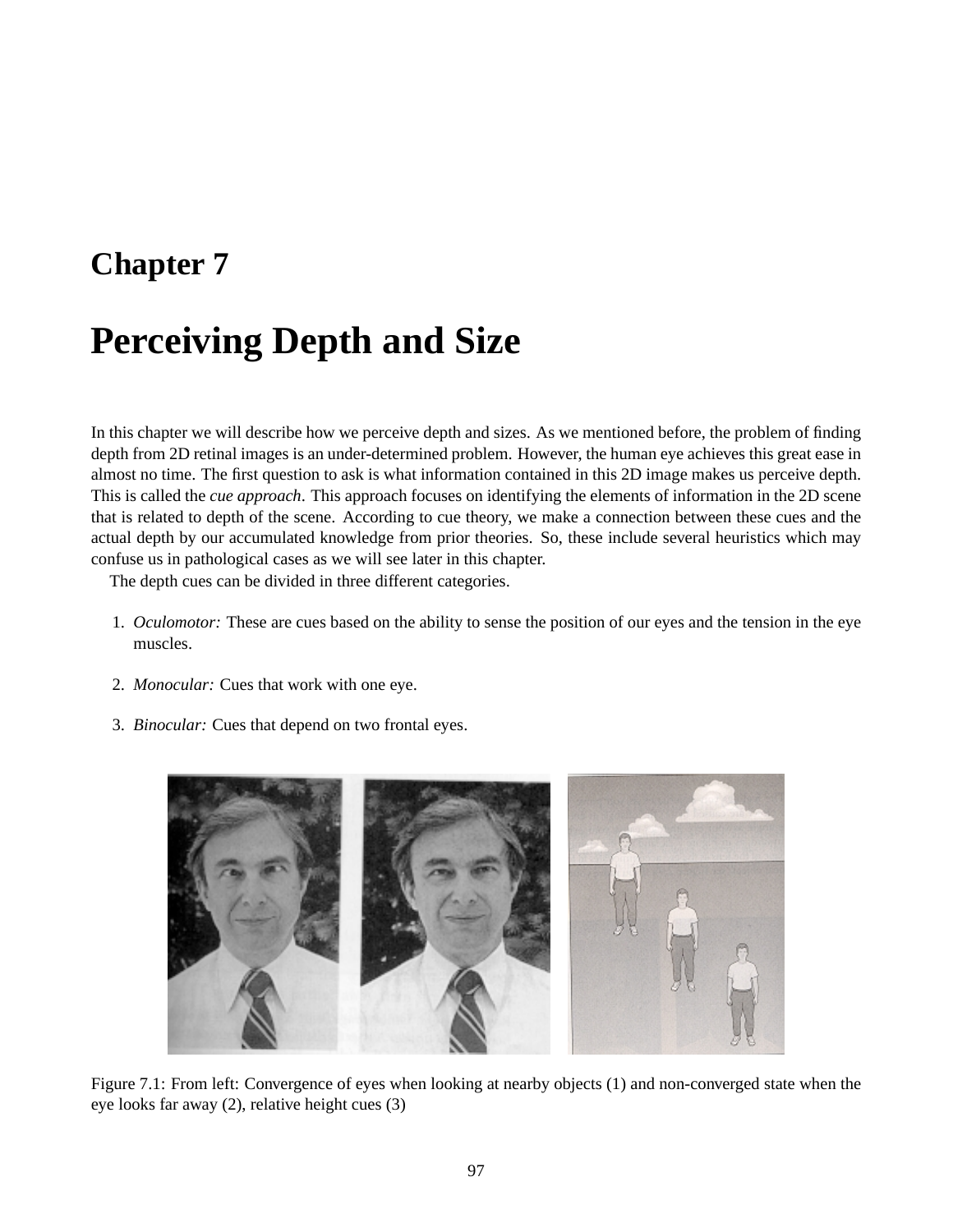## **7.1 Oculomotor Cues**

Oculomotor cues are due to *convergence* and *accommodation*. When looking at nearby objects our eyes move inwards. This is called *convergence*. and when looking at far away objects, our eyes move outward, as shown in Figure 7.1. This associated with accommodation. When the eyes move inward there is a tightening of the muscles that hold the lens to to get the eye to focus close by. When the eye moves outward, muscles relax. We can sense both of these which gives us an estimate about the depth of the object. You can experience this by moving an object at your arm's length closer and closer to the eye to feel the tightening of the muscles and then move it back again to feel the muscles relax.



Figure 7.2: Left: Occlusion Cues, Middle: Contradicting Occlusion and Relative Height Cues, Right: Shadows resolving the contradiction.

## **7.2 Monocular Cues**



Figure 7.3: Left: Relative size cues. Right: Familiar size cues.

Monocular cues are the ones that are obtained from the 2D image of only one eye. These include the following.

- 1. *Occlusion:* When one object is hidden fully or partially, this hidden (occluded) object is considered to be farther away, behind object which is covering it (occluding object). Figure 7.2 illustrates occlusion.
- 2. *Relative Cues:* The second cue is that of *relative height*. The objects that are farther away have higher bases in the image as shown in Figure 7.1. The three men in this figure are perceived at different depths and the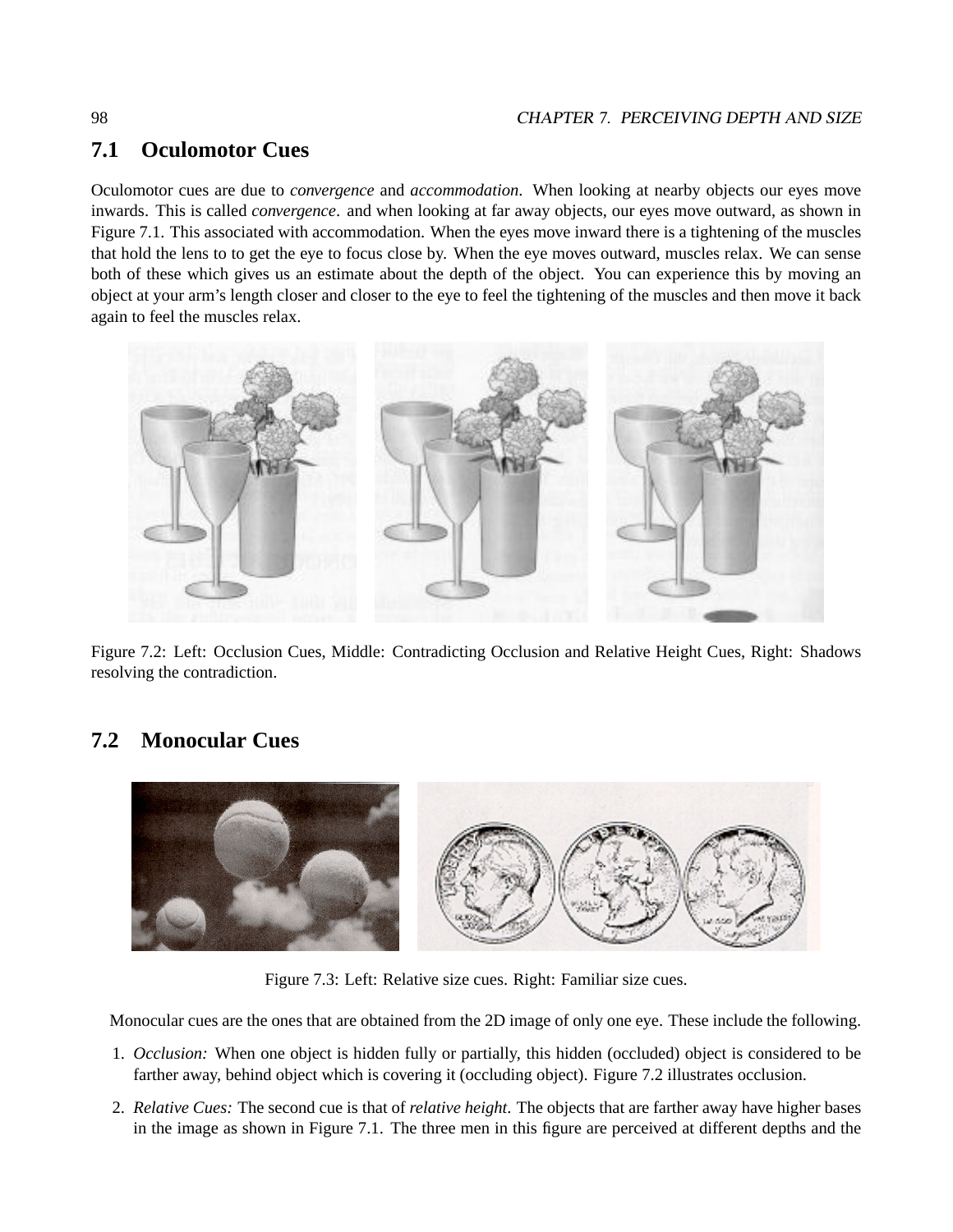#### 7.2. MONOCULAR CUES 99

man with feet higher up in the image appears farther away. However, note the perception is entirely different for the clouds. The clouds with highest base appears to be closest and they seem to be at greater depth as the height of their bases decrease. The objects which are above the horizon look closer if their bases are higher.

- 3. *Shadows:* Figure 7.2 shows as an example where the occlusion and the relative height cues contradict each other. In such cases, we depend on some other cues. Shadows provide very important depth cues. In this case, the presence of the shadow removes the contradiction by telling that the vase is in front of the glass but at a higher depth.
- 4. *Relative Size:* If two objects are equal in size, one that is farther away will take up less of the field of view than the closer one. This is called the relative size cue as illustrated in Figure 7.3. However, note that this depends on our ability of recognize different parts of the 2D image as similar objects. It may seem trivial, but object recognition from images is a difficult problem.
- 5. *Familiar Size:* Our knowledge of sizes of objects can affect our perception. This is called the cues of familiar size. For example, our familiarity with the sizes of the different types of coins is important in perceive the depth of the array of dimes and quarters in Figure 7.3. Under conducive lighting conditions, people perceived the dime to be closer than the quarter and the quarter to be closer than the half dollar.



Figure 7.4: Left: Atmospheric Perspective Cues. Right: Linear Perspective and Texture gradient cues.

- 6. *Atmospheric Perspective:* Atmospheric perspective makes us see distant objects as blurred as shown in Figure 7.4. We look at objects through atmosphere which has suspended dust and water particles in the air. Light from distant objects needs to traverse more such particles. Thus very little light from those objects reach our eye and we can perceive high frequencies with so less light. So, we tend to see distant objects as blurred.
- 7. *Linear Perspective and Texture Gradient:* Parallel lines in the environment that are not parallel to the retinal image plane do not remain parallel in the 2D image. With depth the distance between such lines become smaller and smaller and they seem to vanish at infinity. This is the basis of projective geometry. This linear perspective helps us give depth cues. Texture surface in particular show such a gradient due to linear perspective that provides additional cues about the depth of scenes, as shown in Figure 7.4.
- 8. *Movement Produced Cues:* So far, we have considered only stationary images. However, our eyes are constantly moving. Also, our head movements allow us to change our viewpoints of the environment very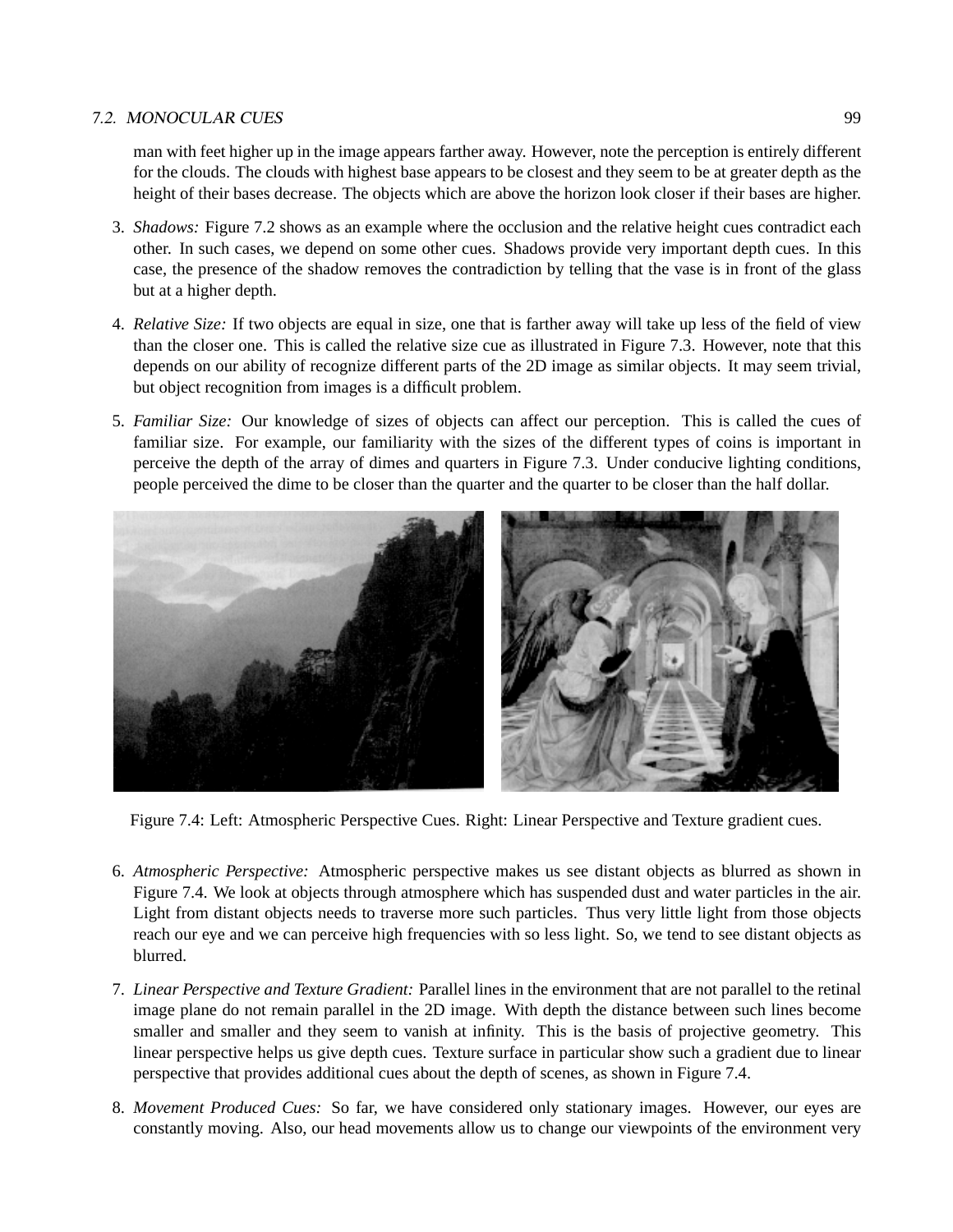#### 100 CHAPTER 7. PERCEIVING DEPTH AND SIZE

frequently. These movements cause *motion parallax* by which nearby objects tend to cross the retinal image plane faster than the distant objects which serve as an important depth cue. This is the same phenomenon that makes nearby objects from a train speedily pass by in a blur, but distant objects move slightly. This is illustrated in Figure 7.5. When the eye moves to the right, the nearby point A moves from  $A_1$  to  $A_2$ . The distance moved by the faraway point  $B$ , given by  $B_1$  to  $B_2$  is much smaller. This also lead to *deletion* and *accretion* of objects as shown in Figure 7.5. As we move, parts of objects gets revealed or occluded. The rate of these deletion and accretion provide information about the depth of the objects.

One important point to note here is that monocular cues do not provide absolute information about depth, but relative depth with respect to other objects in the environment.



Figure 7.5: Left: Motion Parallex. Right: Motion parallax causing deletion and accretion of objects.

### **7.3 Binocular Cues**



Figure 7.6: Images from two different eyes. Though they look similar, closer look will reveal the differences. For example, notice the difference in distance between the helmet of the man in foreground from the man over his shoulder in the two images.

Binocular cues depend on the images from both the eyes. Our eyes are placed about  $6cm$  apart and hence they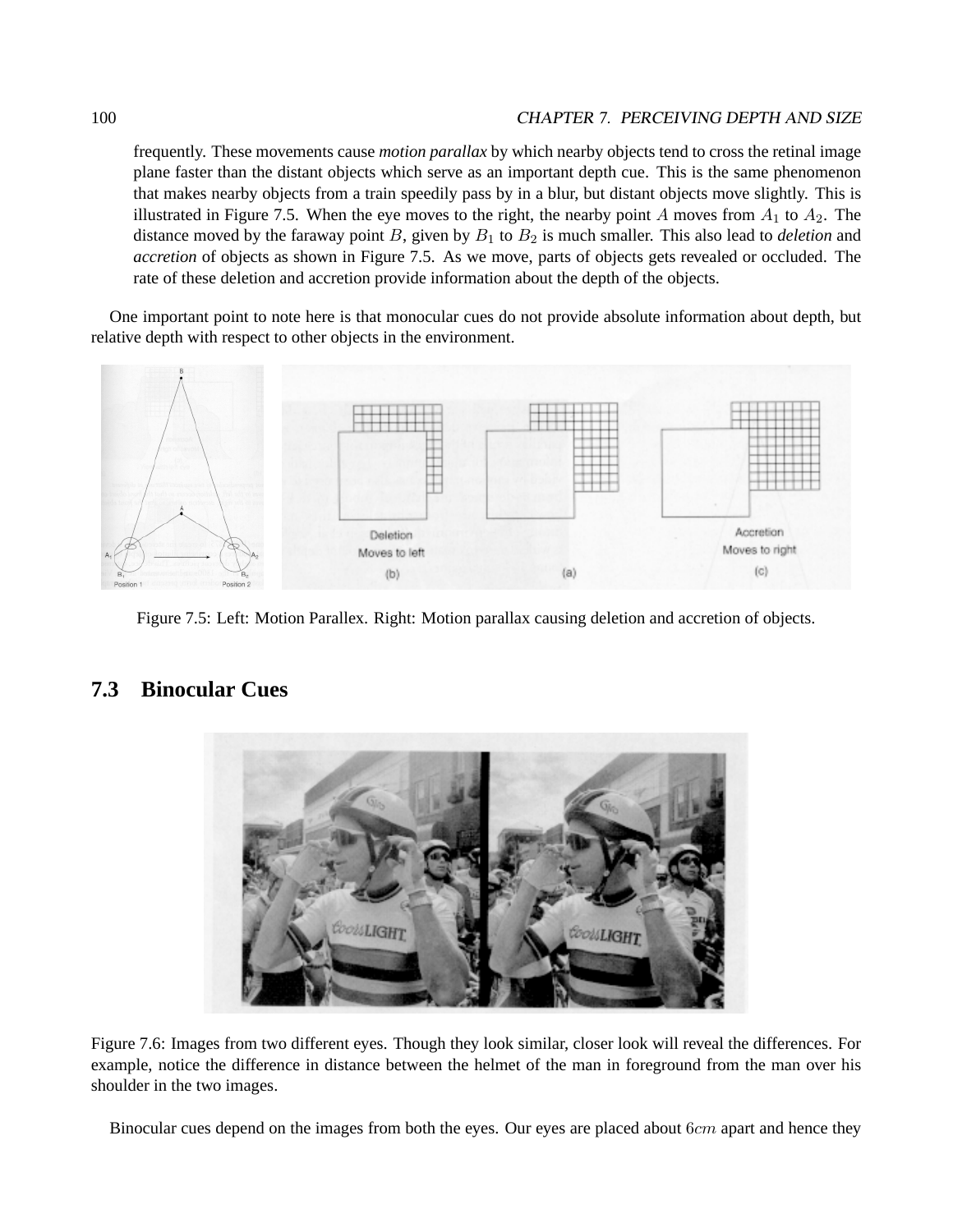#### 7.3. BINOCULAR CUES 101

get a different view of the objects in the environment that appear in both the eyes. Since we have frontal eyes, the overlap of the view from two eyes is significant but the viewpoint is different. This difference is called *binocular disparity* and is converted to depth information. The information provided by the disparity is called *stereopsis*. The image of the same scene from the different viewpoints of the two eyes are shown in Figure 7.6.

This revelation lead to design of several systems where depth perception can be generated. Such displays were called stereo displays. One popular approach was taken in cinema projection where differently polarized light was used to project the images from two different viewpoints on the same screen. The users were provided with glasses. The left glass allowed one direction of polarization and the right glass allowed the other. Thus, though the users were watching the same screen, two eyes received two different images. The right image was blocked by the left glass and vice versa. This created a compelling sense of depth. Similar technologies were used in head-mounted displays where a head gear with two micro-screens, one in front of each eye, is mounted on the head of the user. The images of scenes are generated from two different viewpoints and projected on the two different screens to create a compelling sense of depth.

#### **7.3.1 Binocular Disparity**



Figure 7.7: Left:Corresponding Points. Right: Different cues working together to create a vivid sensation of depth.



Figure 7.8: Left: The horopter. Middle: Points on the horopter are imaged at corresponding points of the two eyes. Right: The depth of the points not on the horopter can be estimated by their disparity.

Now, we will see what exactly is binocular disparity. *Corresponding retinal points* are the locations in each retina which connect to the same place in the visual cortex. We can determine these points by locating the matching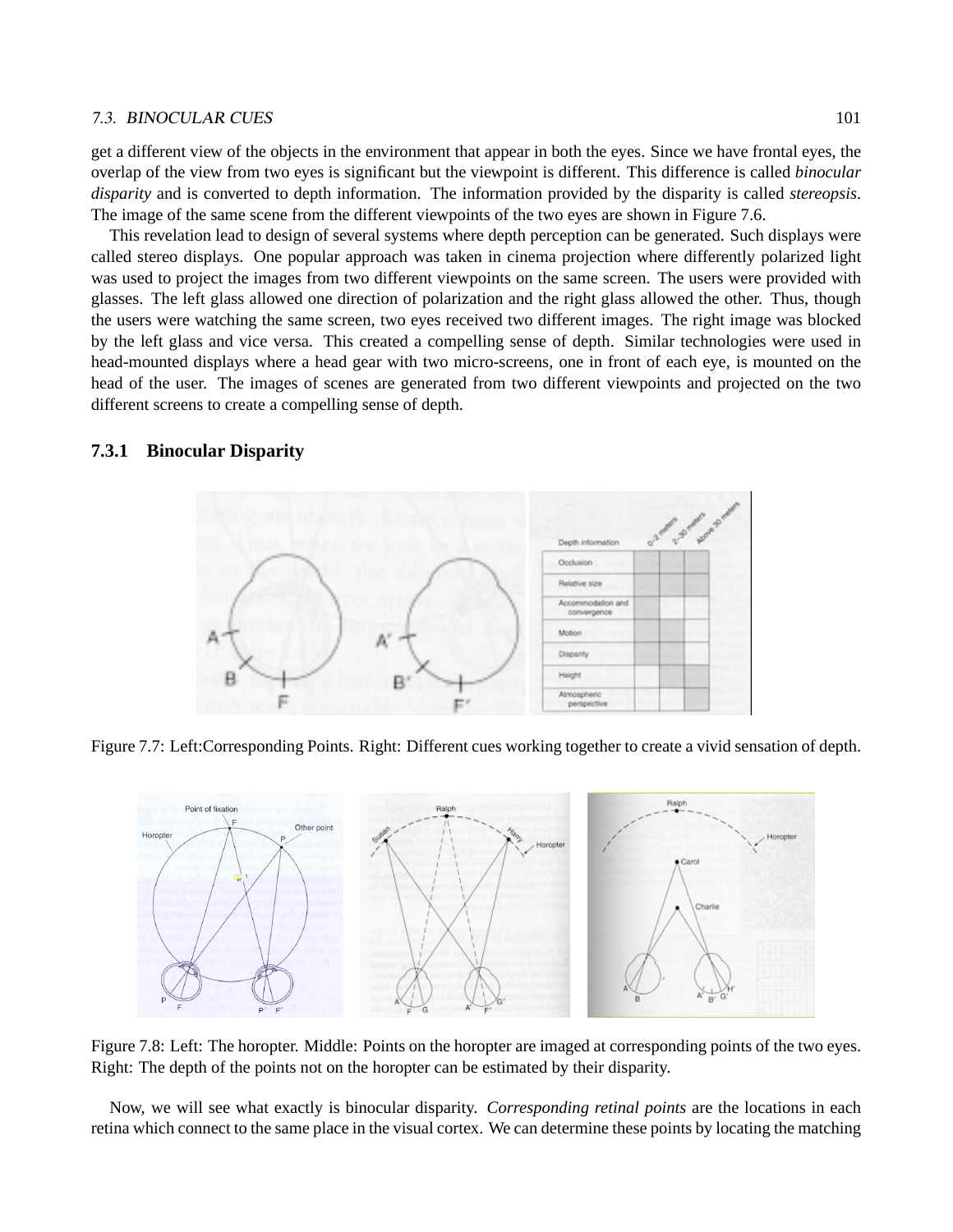#### 102 CHAPTER 7. PERCEIVING DEPTH AND SIZE

points on the retina when one retina could be slid on top of another. Figure 7.7 shows the corresponding points A and A', B and B', and F and F'. When we fixate at a point F shown in Figure 7.8, all the points lying on the circle defined by  $F$  and the focii of the two eyes, are imaged at corresponding points in the two eyes. This circle is called the horopter. In this example, we show the eye of a lifeguard who is watching a bunch of kinds in the swimming pool. Ralph, Harry and Susan are on his horopter and hence their images are at corresponding points of the two eyes.

Now, let us take the case of Charlie and Carol who are closer than the horopter. Note that the images of these points closer than the horopter *do not* lie on corresponding points across the retina. For example, Carol's image on the left eye and right eye are at B and  $G'$  respectively. The angle between B and corresponding point  $G$  (with focus as center) in left eye is same as the angle between  $B'$  and  $G'$  in right eye. This angle defines the disparity of a point. Note that as the distance to an object within the horopter increases the images move away near the sides from the image of the horopter. However, if the objects are beyond the horopter, as the distance increases, the images move towards the inner part of the eye. This information, in addition to disparity, helps us to decide whether the object is within the horopter or beyond it.

There are physiological evidence that we are sensitive to this kind of disparity. Cells have been identified in the visual cortex that respond selectively to different ranges of disparities. There are also evidence of cells that fire when objects beyond the horopter are imaged and other which fire when objects within the horopter are imaged. These together corroborates the fact that we do perceive depth with the aid of disparity.

However, one important point to note here is that, to find the disparity we need to find the two non-corresponding points on the retinal image where the same point has been imaged. For example, from the retinal images, we should somehow figure out that  $G'$  in right eye is the image of the same point that is imaged at  $B$  in the left eye. This is called the correspondence problem. Though we humans do it with utter ease, this stage is a very difficult stage for computer vision algorithms.

Now that we have described all the different cues that we use to perceive depth, lets see how these work together to create a vivid sensation of depth. Figure 7.7 illustrates that. Note that we use occlusion and relative size cues at al depths, but disparity and motion cues are only used at closer depths. Also, relative height and atmospheric perspective are used only for distant objects.

Another important point to note is that disparity can only be used by animals who have frontal eyes like cats, dogs, humans etc. For example, a rabbit has lateral eyes (on both sides of the head) and hence cannot use disparity to sense depth. However, they have a wider view of the world than animals with frontal eyes. These kinds of animals have much better ways of using movement cues to sense the depth. By evolution, it has been sees that predators like humans, canines etc have frontal eyes since depth perception is extremely important for them to hunt successfully. However animals lower in the food chain, herbivores like rabbit and deers usually have lateral eye to get a larger field of view so that they are aware of a larger part of the environment and sense predators better.

### **7.4 Perception of Size**

Our perception of size depends closely on our perception of depth. If the size of an object in retinal image be  $R$ , the depth of object be D and the focal length of eye, the perceived size S is related to these by the similar triangle equation

$$
\frac{S}{R} = \frac{D}{F}; \quad S = \frac{DR}{F}
$$
\n(7.1)

This was also demonstrated by an very effective experiment. The experiment set up and results are shown in Figure 7.9. A person was positioned at the junction of two hallways. A comparison pattern was in front of him. On his right was a test circle. The size of the test circle was increased proportionately with its depth, as per Equation 7.1, so that the size of the retinal image remains same. Then he was asked to change the size of comparison circle to match the size of the test circle he perceives. Note that the size of the test circle in the retina remained same the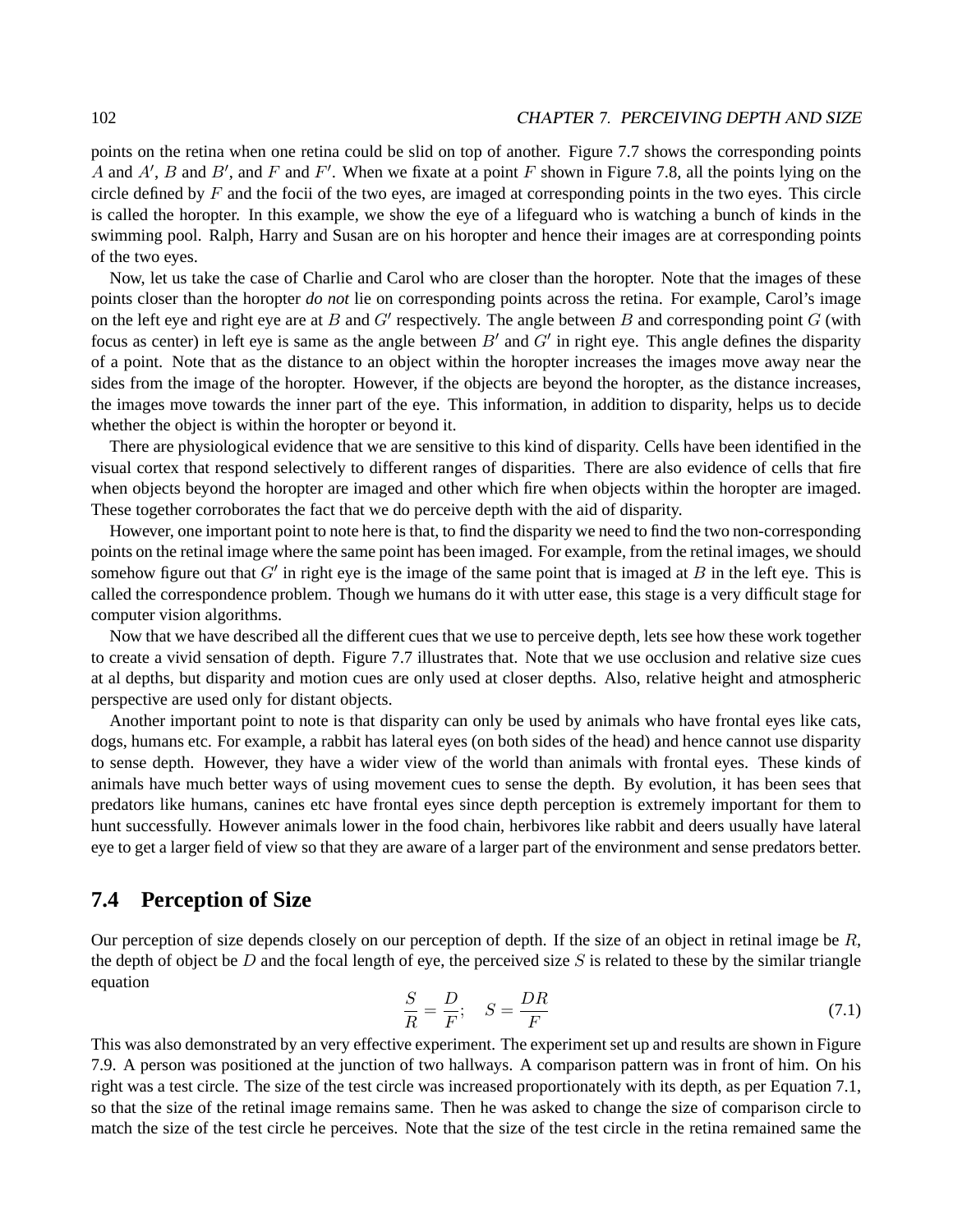#### 7.5. VISUAL ILLUSIONS 103



Figure 7.9: Left: The Experimental SetUp. Right: User response with changing depth and size of the test.

size was changed with depth to keep the retinal image same. The right image of Figure 7.9 plots the perceived size of the test circle with its distance from the viewer. The slanted dashed line shows the actual change in size of the test circle, and the horizontal dashed line shows the size of the retinal image which is constant. Line 1 shows the subjects perception when all the depth cues were present. This shows that though the retinal size is same, the user can make use of depth cues to perceive a size that is close to reality. Line 2 shows the results when one of the subject's eyes was closed, i.e. when binocular cue was absent. Note that the accuracy reduces. Line 3 shows the perceived size when the subject was looking through a peephole so that all monocular cues are absent. Line 4 shows the response when the walls were covered with drapes so that there are no shading cues. This illustrates that as the number of depth cues reduces our perception of size starts to fail and reaches closer to the retinal size.

Another important aspect of size perception is by using *relative size*. For example, if we see a photo of a canyon, it is difficult to see how big it is. As soon as we put a human in the photo, we can easily perceive its size. This is because we know the size of a human and this knowledge helps us to perceive the size of the canyon.

### **7.5 Visual Illusions**

Size perception affects our veridical experience and works well in well-lighted natural environments. However, if conditions are adverse, some pathological cases can be designed where our size perception can falter. In this section, we introduce some such visual illusions.



Figure 7.10: Left: The 2D Muller-Lyer Illusion. Right: Inside and outside corner explanation of Muller-Lyer Illusion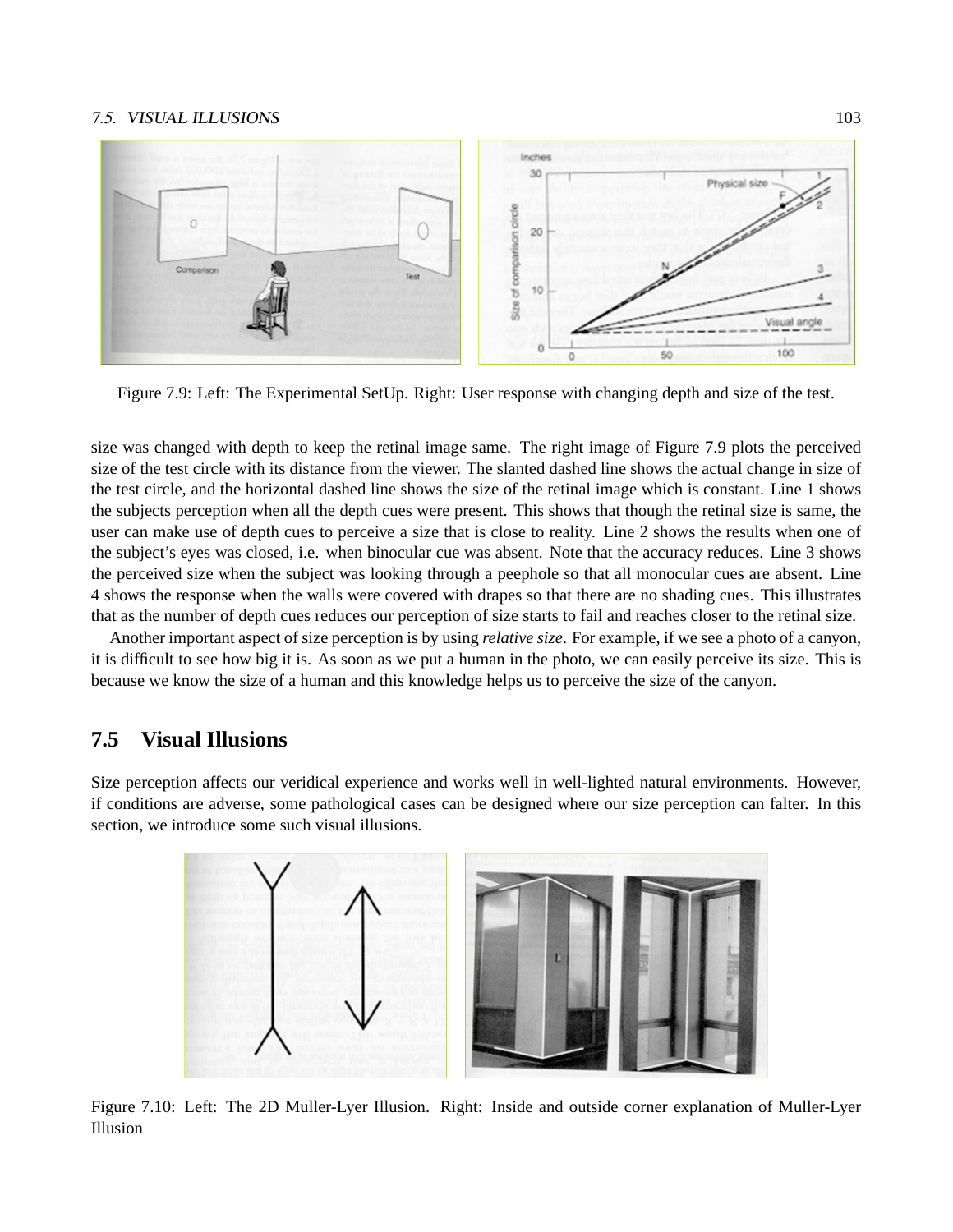#### 104 CHAPTER 7. PERCEIVING DEPTH AND SIZE

The left image of Figure 7.10 shows one example. Note that the vertical line of the left figure looks shorter than that of the right figure though if you measure them with scale they are the same. The right image Figure 7.10 is one possible explanation. These two lines represent to us an outside and inside corner respectively. Since the depth of the inside corner is more, we tend to perceive the line as longer, following Equation 7.1.



Figure 7.11: Left: The 3D Muller-Lyer Illusion. Right: Another Muller-Lyer Illusion.



Figure 7.12: Left: The 3D Muller-Lyer Illusion. Right: Another Muller-Lyer Illusion.

However, note that this explanation cannot explain the 3D Muller-Lyer illusion (Figure 7.11) that can be easily constructed by a couple of books. Here even though these are not perceived as corner, we perceive the space between the left one to be smaller than the right one, though when measured they are the same. The second explanation that seems more plausible is that of conflicting cues. This says that our perception of the length of the lines depend not only on the actual length of the figures but also on the overall length of the figure. If the overall length of the figure is more, we tend to perceive the line as longer. This is further strengthened by another example of this illusion in Figure 7.11. The distance between the two points in the right image are same for both the (a) and (b). But we perceive one as longer than the other.

Figure 7.12 shows the Ponzo illusion. Though the two white lines have same size, the one at the top appears longer. This is explained by the fact that the perspective projection provides us with a strong cue for depth which tells us the upper line is further away than the bottom one. Hence, we perceive a longer line, as per Equation 7.1.

The second illusion in Figure 7.12 is that of Ames room. Note how the two people look so different in size. Actually they are similar in height. The Ames room was designed as shown in the right image of Figure 7.12 so that one corner had a high wall and another corner has lower walls. From a particular angle of the camera, the image of this room can be such that two people seem to differ in height immensely. Our relative size cue aggravates the situation. We expect walls to be high. When one person's head is close to ceiling, she appears taller than the other whose head is far down from the ceiling.